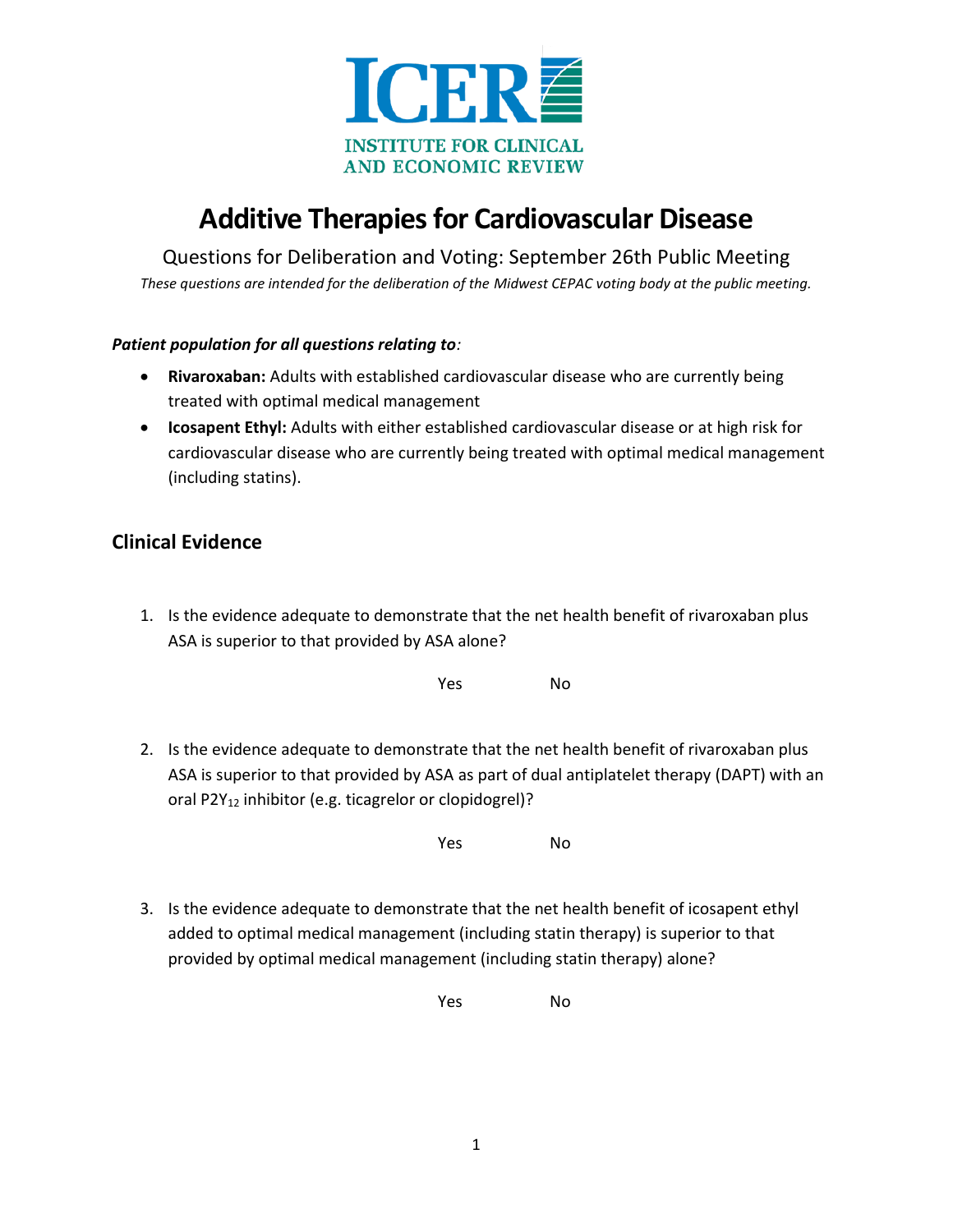## **Potential Other Benefits and Disadvantages and Contextual Considerations**

- 4. Does treating patients with rivaroxaban plus ASA offer one or more of the following potential "other benefits or disadvantages" compared to ASA alone? (Select all that apply.)
	- a. This intervention will significantly reduce caregiver or broader family burden.
	- b. This intervention offers a novel mechanism of action or approach that will allow successful treatment of many patients for whom other available treatments have failed.
	- c. This intervention will have a significant impact on improving patients' ability to return to work and/or their overall productivity.
	- d. There are other important benefits or disadvantages that should have an important role in judgments of the value of this intervention:
- 5. Does treating patients with icosapent ethyl offer one or more of the following potential "other benefits or disadvantages" compared to optimal medical management (including statin therapy) alone? (Select all that apply.)
	- a. This intervention will significantly reduce caregiver or broader family burden.
	- b. This intervention offers a novel mechanism of action or approach that will allow successful treatment of many patients for whom other available treatments have failed.
	- c. This intervention will have a significant impact on improving patients' ability to return to work and/or their overall productivity.
	- d. There are other important benefits or disadvantages that should have an important role in judgments of the value of this intervention:
- 6. Are any of the following contextual considerations important in assessing the long-term value for money for rivaroxaban plus ASA? (select all that apply)
	- a. This intervention is intended for the care of individuals with a condition of particularly high severity in terms of impact on length of life and/or quality of life.
	- b. This intervention is intended for the care of individuals with a condition that represents a particularly high lifetime burden of illness.
	- c. There is significant uncertainty about the long-term risk of serious side effects of this intervention.
	- d. There is significant uncertainty about the magnitude or durability of the long-term benefits of this intervention.
	- e. There are additional contextual considerations that should have an important role in judgments of the value of this intervention: